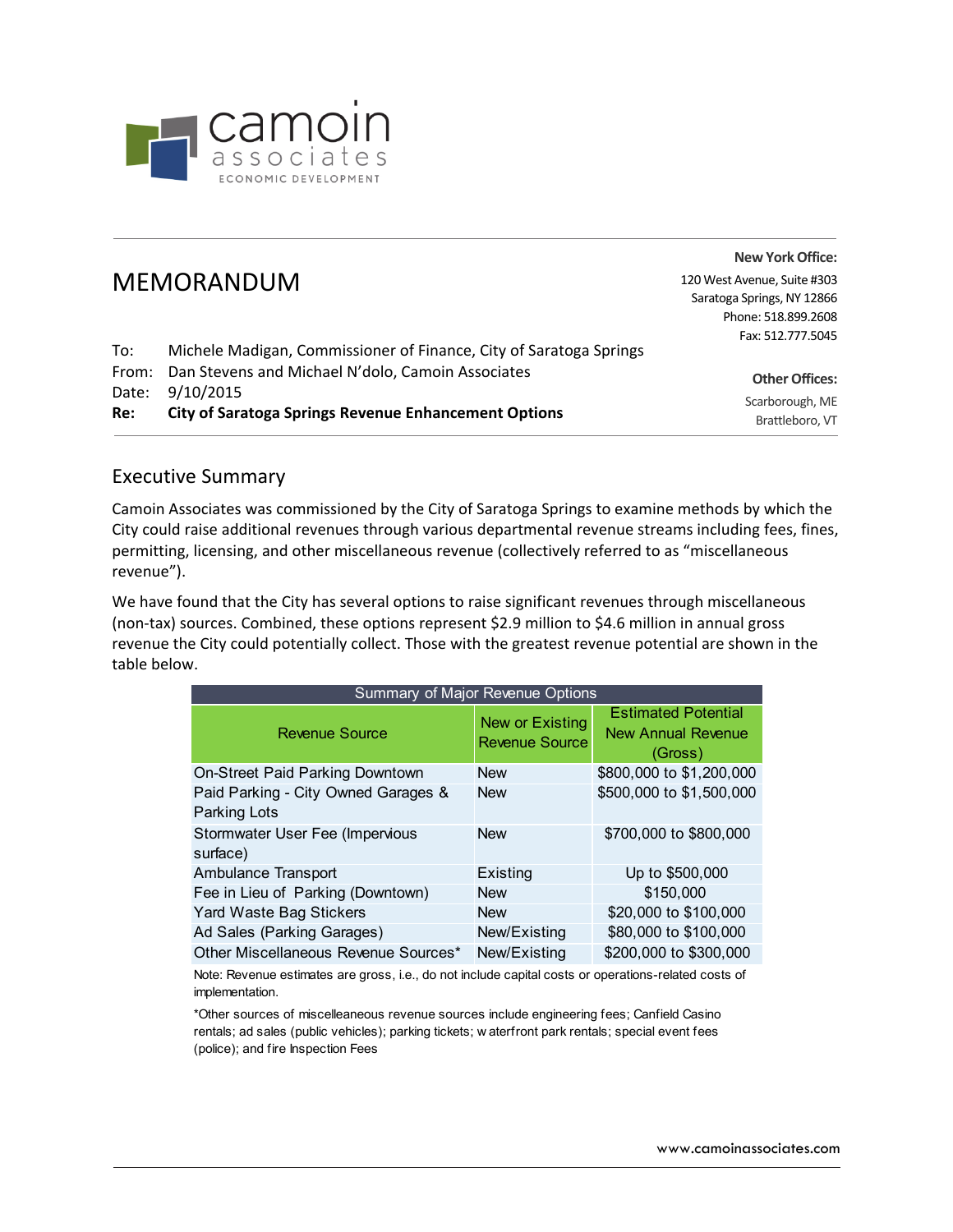Memorandum 9/10/2015 Michele Madigan, Commissioner of Finance City of Saratoga Springs Revenue Enhancement Options Page 2 of 15



## Introduction

Camoin Associates was commissioned by the City of Saratoga Springs to examine methods by which the City could raise additional revenues through various departmental revenue streams including fees, fines, permitting, licensing, and other miscellaneous revenue (collectively referred to as "miscellaneous revenue"). Miscellaneous revenue excludes the real property tax (and equivalents, such as PILOTs, interest and penalties), sales tax, intergovernmental transfers and utility‐based fees (water, sewer).

As part of this study, Camoin Associates interviewed city officials and department heads, researched two comparative case studies of other cities (Ithaca, NY and Niagara Falls, NY), and conducted additional research of best practices and other research from sources such as the New York State Conference of Mayors and the NYS Comptroller's office.

This study is not a comprehensive audit and as such does not explicitly examine the City's collection and accounting procedures for existing revenue sources. Additionally, this study did not consider the political feasibility of instituting or modifying any revenue sources; it simply identifies potential revenue options for the City to consider further. The revenue estimates presented in this report represent gross figures. That is, the potential revenue sources are likely to have associated upfront capital costs and/or ongoing operating costs, which are not accounted for in this study.

The key findings are presented in the matrix starting on the following page. Other findings of the analysis are presented in the section following the matrix.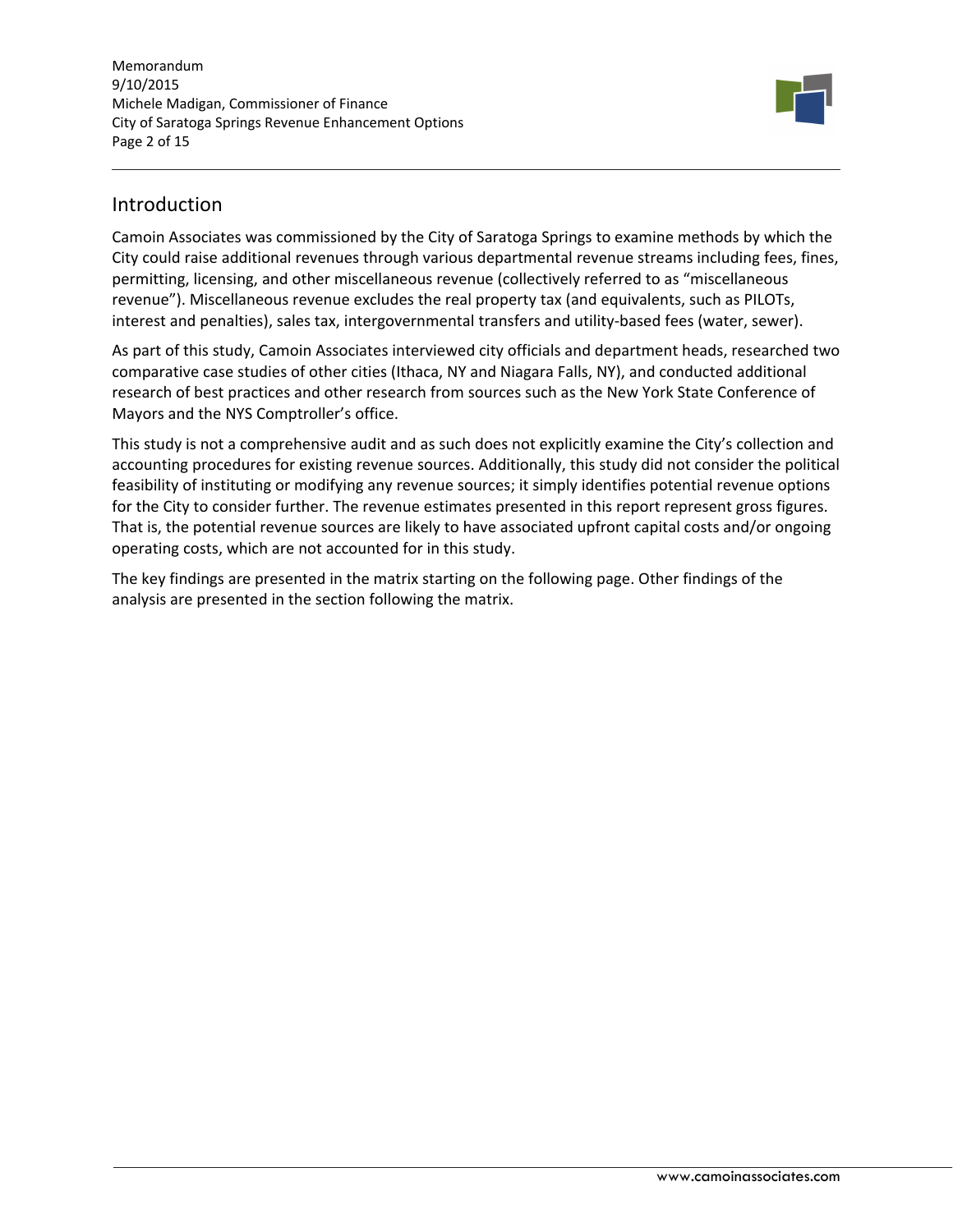Memorandum 9/10/2015 Michele Madigan, Commissioner of Finance City of Saratoga Springs Revenue Enhancement Options Page 3 of 15



# Revenue Enhancement Options

The matrix below includes the key findings of the revenue enhancement study. The revenue options presented in the matrix represents those revenue options found to be the most significant in terms of potential new annual revenue. The estimated new annual revenue potential for each option is generally dependent on a variety of factors and as such should be viewed as an approximate range of what may be achievable based on case studies and other research.

#### **Legend:**

 **New Revenue SourcesExisting Revenue Sources**

| <b>Revenue Options Matrix</b>                    |                                |                                                                                                                                         |                                                                                                                                                                                                                                                                                                                                                                                                                                                                                                                                                                                                                                                                                                                                                                                                                                                                                                                                 |                                                                                                                                                                                                                                                                                                                                                                                                                                                                                       |  |
|--------------------------------------------------|--------------------------------|-----------------------------------------------------------------------------------------------------------------------------------------|---------------------------------------------------------------------------------------------------------------------------------------------------------------------------------------------------------------------------------------------------------------------------------------------------------------------------------------------------------------------------------------------------------------------------------------------------------------------------------------------------------------------------------------------------------------------------------------------------------------------------------------------------------------------------------------------------------------------------------------------------------------------------------------------------------------------------------------------------------------------------------------------------------------------------------|---------------------------------------------------------------------------------------------------------------------------------------------------------------------------------------------------------------------------------------------------------------------------------------------------------------------------------------------------------------------------------------------------------------------------------------------------------------------------------------|--|
| Revenue Item                                     | <b>Department</b>              | <b>Description</b>                                                                                                                      | <b>Action/Best Practices</b>                                                                                                                                                                                                                                                                                                                                                                                                                                                                                                                                                                                                                                                                                                                                                                                                                                                                                                    | <b>Estimated New Annual</b><br><b>Revenue Potential</b><br>(Gross \$)                                                                                                                                                                                                                                                                                                                                                                                                                 |  |
| <b>On-Street Paid</b><br><b>Parking Downtown</b> | Public Works/<br>Public Safety | Many cities charge for parking on<br>public streets in high demand areas<br>such as downtown through meters<br>or central pay stations. | There are sophisticated paid parking systems available<br>today that base pricing on parking demand levels. Such<br>"demand-responsive pricing" systems are designed to<br>open up parking spaces and reduce circling. Rates are<br>adjusted in minor increments (25 or 50 cents per hour)<br>and usually not more than once per month. This type of<br>system would allow the City to capture additional revenue<br>during peak demand times. Modern systems also allow<br>users to pay via the internet or mobile devices.<br>Alternative systems include dividing the downtown and<br>surrounding areas into zones with higher prices in the<br>central zone and less expensive rates in surrounding<br>zones.<br>The City would likely want to institute a resident permit<br>parking system for surrounding areas to prevent would-be<br>downtown parkers from taking up on-street parking in<br>nearby residential areas. | \$800,000 to \$1,200,000<br>(Variable dependent on<br>parking solution City<br>chooses).<br>Ithaca, NY received \$1.08<br>million in revenue from<br>parking meters in 2014.<br>The City currently charges<br>\$1 per hour in most places<br>but is raising rates to<br>\$1.50 in the near future.<br>Burlington, VT received<br>\$1.2 million in on-street<br>meter revenues in 2014.<br>Village of Lake Placid, NY<br>estimates \$375,000<br>annual revenue (on-street<br>and lots) |  |

www.camoinassociates.com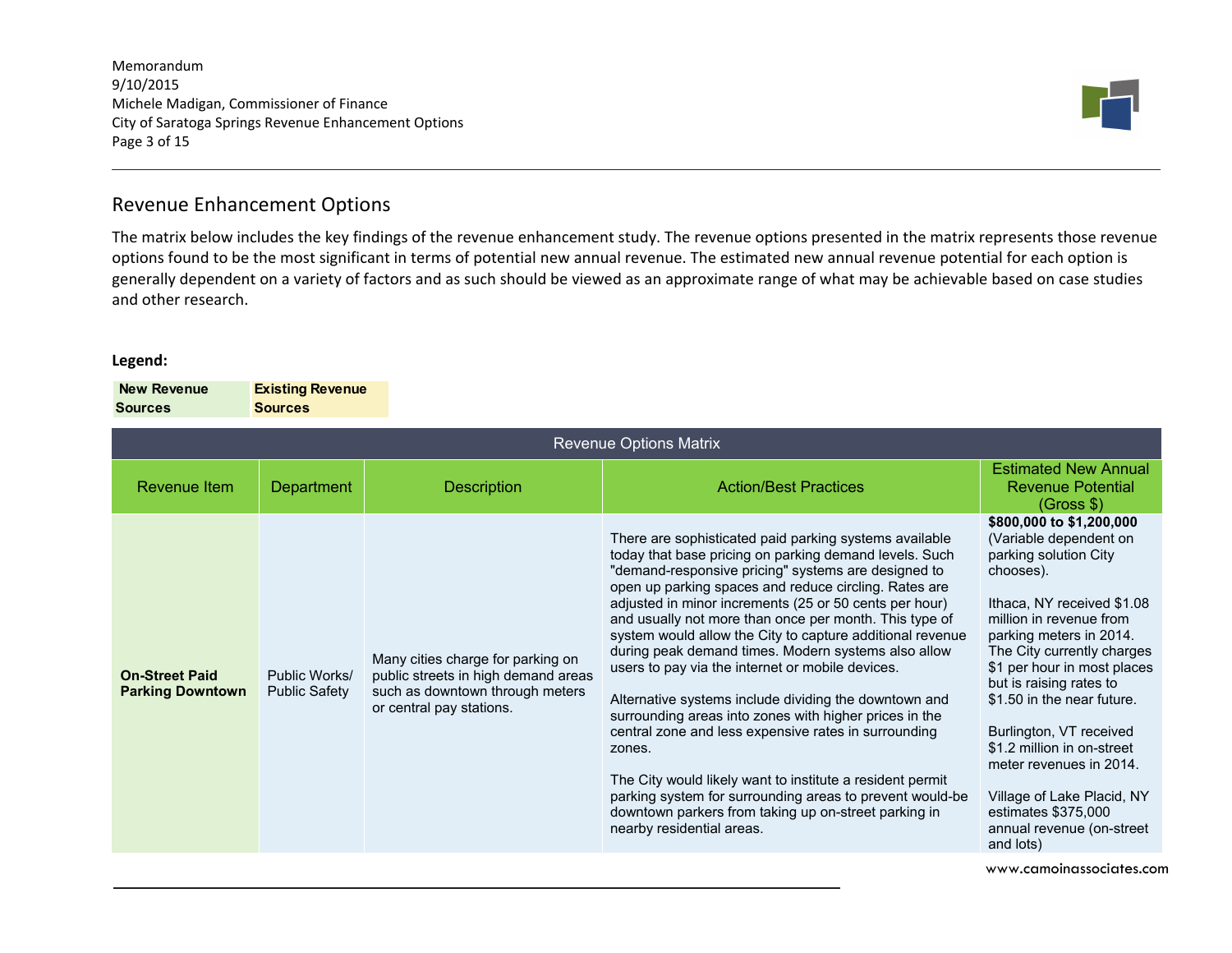Memorandum 9/10/2015 Michele Madigan, Commissioner of Finance City of Saratoga Springs Revenue Enhancement Options Page 4 of 15



| <b>Revenue Options Matrix</b>                                                    |                                |                                                                                                                                                                                                                                                               |                                                                                                                                                                                                                                                                                            |                                                                                                                                                                                                                                                                                                                                                                                                                                                                                                                                                |  |
|----------------------------------------------------------------------------------|--------------------------------|---------------------------------------------------------------------------------------------------------------------------------------------------------------------------------------------------------------------------------------------------------------|--------------------------------------------------------------------------------------------------------------------------------------------------------------------------------------------------------------------------------------------------------------------------------------------|------------------------------------------------------------------------------------------------------------------------------------------------------------------------------------------------------------------------------------------------------------------------------------------------------------------------------------------------------------------------------------------------------------------------------------------------------------------------------------------------------------------------------------------------|--|
| Revenue Item                                                                     | <b>Department</b>              | <b>Description</b>                                                                                                                                                                                                                                            | <b>Action/Best Practices</b>                                                                                                                                                                                                                                                               | <b>Estimated New Annual</b><br><b>Revenue Potential</b><br>(Gross \$)                                                                                                                                                                                                                                                                                                                                                                                                                                                                          |  |
| <b>Paid Parking - City-</b><br><b>Owned Garages &amp;</b><br><b>Parking Lots</b> | Public Works/<br>Public Safety | City-owned garages require regular<br>maintenance and represent a<br>significant capital expense for<br>which users of the garage are not<br>charged at present. The City can<br>require users of publicly-owned<br>parking garages and lots to pay a<br>fee. | The City could add a gate system or implement a<br>centralized meter system in public lots and garages.<br>The City can also choose to offer parking permits for city-<br>owned parking garages. Ithaca offers this program with<br>permit rates ranging between \$65 and \$150 per month. | \$500,000 to \$1,500,000<br>(dependent on rates and<br>system that City<br>implements and decision<br>to offer permits or not).<br>Ithaca, NY received \$1.01<br>million in revenues from<br>parking lots and garages<br>in 2014. The City operates<br>3 parking garages. It<br>receives an additional<br>\$460,000 in revenues<br>from the sale of monthly<br>parking permits.<br>Burlington, VT received<br>\$470,000 in revenues<br>from its municipal parking<br>garage in 2014, of which<br>\$51,000 came from<br>parking permits/leases. |  |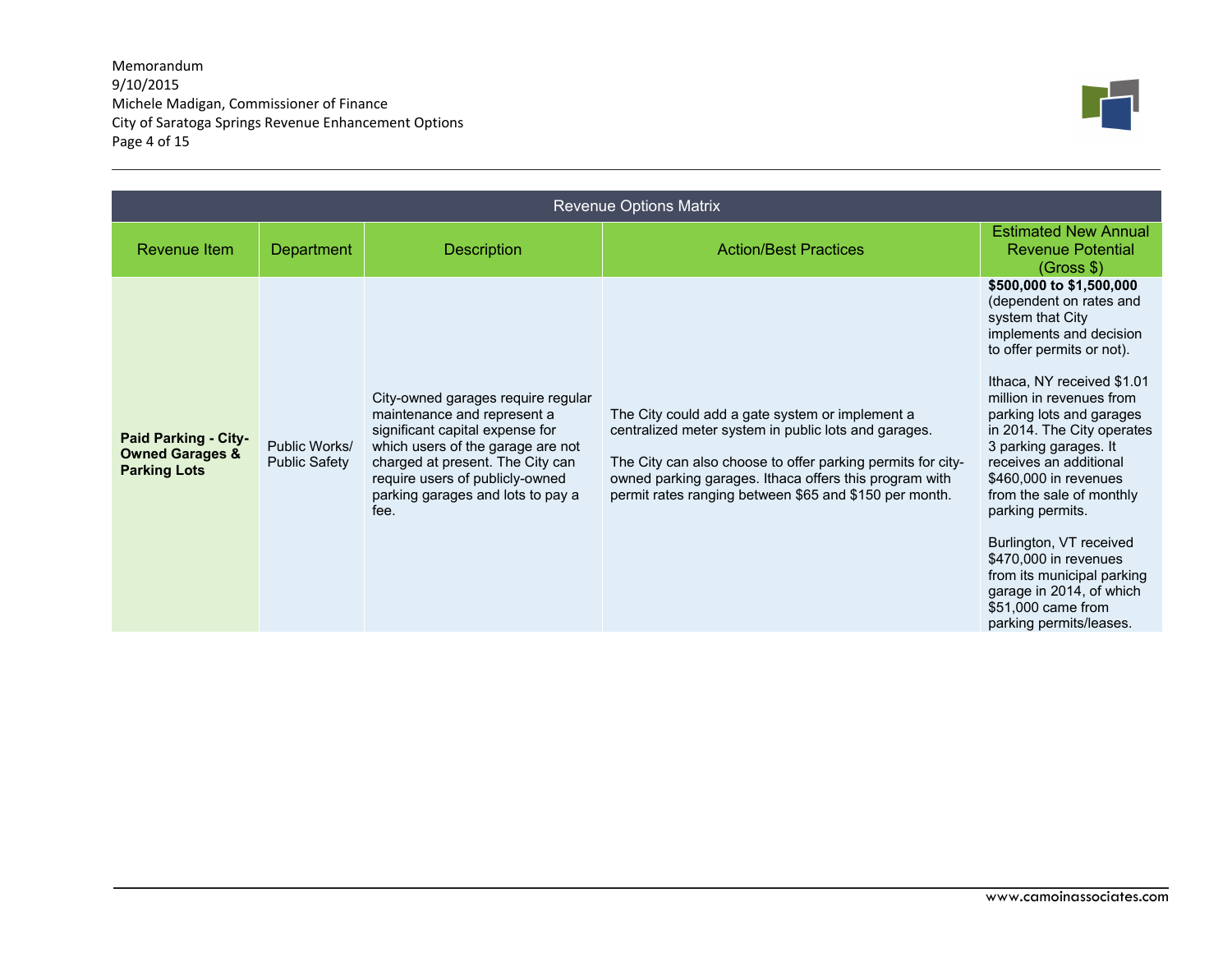## Memorandum 9/10/2015 Michele Madigan, Commissioner of Finance City of Saratoga Springs Revenue Enhancement Options Page 5 of 15



| <b>Revenue Options Matrix</b>                                 |                     |                                                                                                                                                                                                                                                                                                                                                               |                                                                                                                                                                                                                                                                                                                                                                                                                                                                                                                                                                                                                                                                                                                                                                                                                                                                                                                                                                                                                                                                                                                                                                                                                                           |                                                                                                                                                                                                                                                    |
|---------------------------------------------------------------|---------------------|---------------------------------------------------------------------------------------------------------------------------------------------------------------------------------------------------------------------------------------------------------------------------------------------------------------------------------------------------------------|-------------------------------------------------------------------------------------------------------------------------------------------------------------------------------------------------------------------------------------------------------------------------------------------------------------------------------------------------------------------------------------------------------------------------------------------------------------------------------------------------------------------------------------------------------------------------------------------------------------------------------------------------------------------------------------------------------------------------------------------------------------------------------------------------------------------------------------------------------------------------------------------------------------------------------------------------------------------------------------------------------------------------------------------------------------------------------------------------------------------------------------------------------------------------------------------------------------------------------------------|----------------------------------------------------------------------------------------------------------------------------------------------------------------------------------------------------------------------------------------------------|
| Revenue Item                                                  | <b>Department</b>   | <b>Description</b>                                                                                                                                                                                                                                                                                                                                            | <b>Action/Best Practices</b>                                                                                                                                                                                                                                                                                                                                                                                                                                                                                                                                                                                                                                                                                                                                                                                                                                                                                                                                                                                                                                                                                                                                                                                                              | <b>Estimated New Annual</b><br><b>Revenue Potential</b><br>(Gross \$)                                                                                                                                                                              |
| <b>Stormwater User</b><br><b>Fee (Impervious)</b><br>surface) | <b>Public Works</b> | One innovative revenue option that<br>some cities have instituted is a user<br>fee charged to property owners<br>based on the stormwater runoff<br>from their properties (as measured<br>by impervious surface area). The<br>revenue from such a fee should be<br>tied to the costs associated with<br>stormwater that are incurred by the<br>City each year. | The City would need to determine its annual stormwater-<br>related spending including labor and capital expenditures<br>on related infrastructure. Based on those annual costs,<br>the City could implement an annual stormwater user fee.<br>The City of Ithaca charges a flat rate per typical residential<br>lot based on the average impervious surface of such lots.<br>An "equivalent residential unit" rate is calculated for<br>commercial properties (i.e, how many residential lots does<br>the commercial property equal based on impervious<br>surface). Ithaca charges \$48 per residential lot per year. It<br>is billed quarterly as part of each property's water bill.<br>Some cities that have adopted this type of stormwater fee<br>have divided residential lots into categories based on lot<br>size.<br>Revenues would be restricted to stormwater projects and<br>programs such as erosion control, sediment control,<br>flooding areas, pollution control, and public education.<br>Eligible uses would also include repairing old pipes,<br>maintaining the stormwater system, and capital<br>improvements.<br>The City may offer credits to properties that undertake<br>specific stormwater control measures. | \$700,000 to \$800,000<br>(based on \$50 per<br>average residential lot.<br>Revenue levels should be<br>calibrated with costs)<br>Ithaca, NY received<br>\$800,000 in annual<br>revenue in 2014, the first<br>year it implemented the<br>user fee. |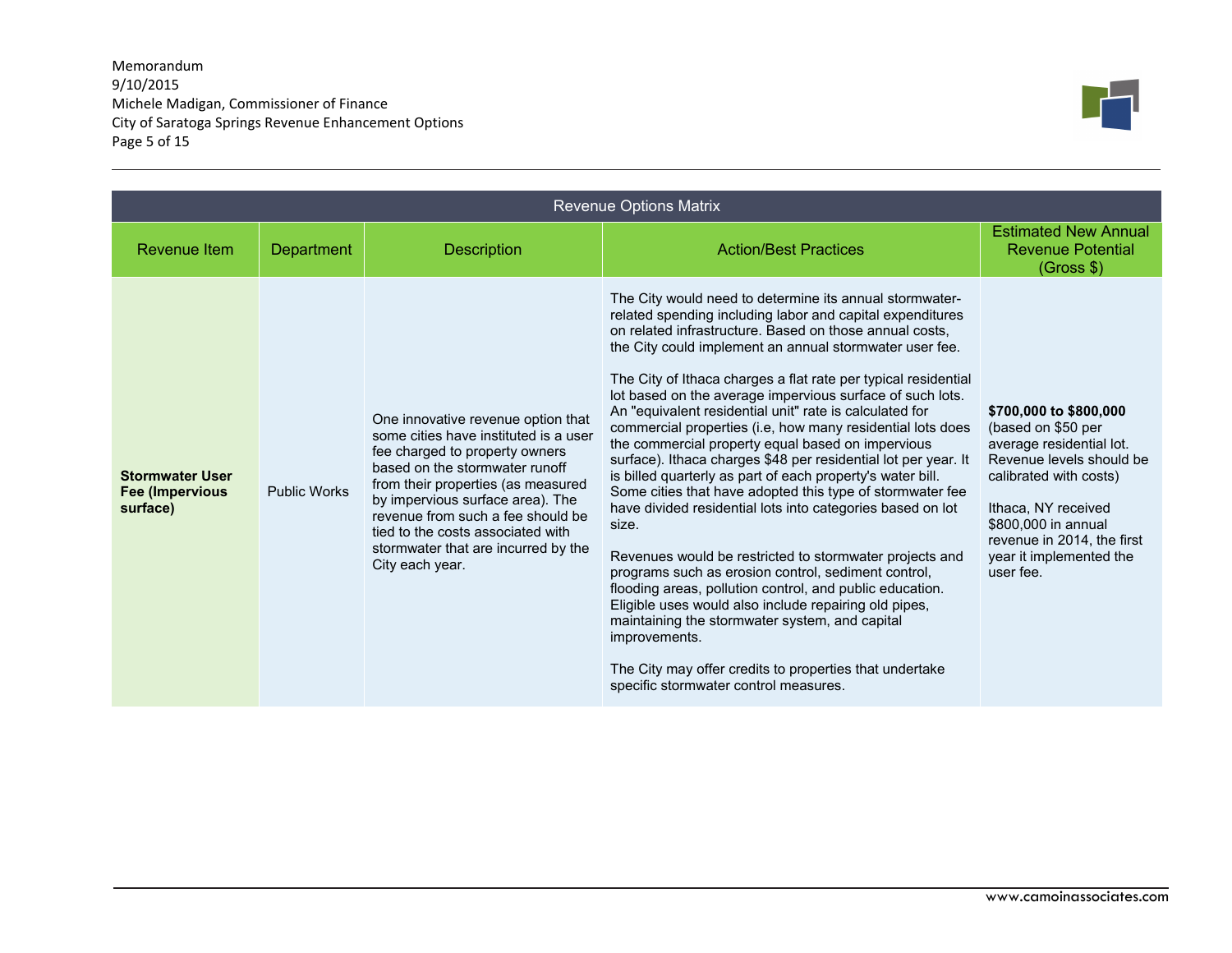## Memorandum 9/10/2015 Michele Madigan, Commissioner of Finance City of Saratoga Springs Revenue Enhancement Options Page 6 of 15



| <b>Revenue Options Matrix</b>        |                      |                                                                                                                                                                                                                                                                                                            |                                                                                                                                                                                                                                                                                                                                                                                                           |                                                                                                                                                                                                                                                                                                                                                                                                                                                                                                                         |  |
|--------------------------------------|----------------------|------------------------------------------------------------------------------------------------------------------------------------------------------------------------------------------------------------------------------------------------------------------------------------------------------------|-----------------------------------------------------------------------------------------------------------------------------------------------------------------------------------------------------------------------------------------------------------------------------------------------------------------------------------------------------------------------------------------------------------|-------------------------------------------------------------------------------------------------------------------------------------------------------------------------------------------------------------------------------------------------------------------------------------------------------------------------------------------------------------------------------------------------------------------------------------------------------------------------------------------------------------------------|--|
| Revenue Item                         | <b>Department</b>    | <b>Description</b>                                                                                                                                                                                                                                                                                         | <b>Action/Best Practices</b>                                                                                                                                                                                                                                                                                                                                                                              | <b>Estimated New Annual</b><br><b>Revenue Potential</b><br>(Gross \$)                                                                                                                                                                                                                                                                                                                                                                                                                                                   |  |
| <b>Ambulance</b><br><b>Transport</b> | <b>Public Safety</b> | The City receives revenue when<br>the city-owned ambulance,<br>operated by the Fire Department,<br>responds to emergency calls.<br>Revenue is derived from the billing<br>of insurance companies. The City<br>could add a second ambulance in<br>lieu of its current contract with the<br>private company. | The City currently has a partnership with a private<br>ambulance company. In the future the City could re-<br>negotiate or terminate this agreement and add another<br>ambulance to receive more revenue.<br>The number of annual calls has been increasing and are<br>expected in the next several years to reach a level where<br>an additional city-owned and operated ambulance would<br>be feasible. | Approximately \$500,000<br>gross revenue (Note that<br>there would be increases<br>in costs associated with a<br>second ambulance<br>including some staff and<br>the capital cost of a new<br>vehicle. The Fire<br>Department has some<br>trained staff available<br>already to crew a second<br>ambulance).<br>The city currently receives<br>close to \$800,000 in<br>annual revenue from<br>ambulance transport<br>revenues, however, it is<br>not expected that a<br>second ambulance would<br>double that revenue. |  |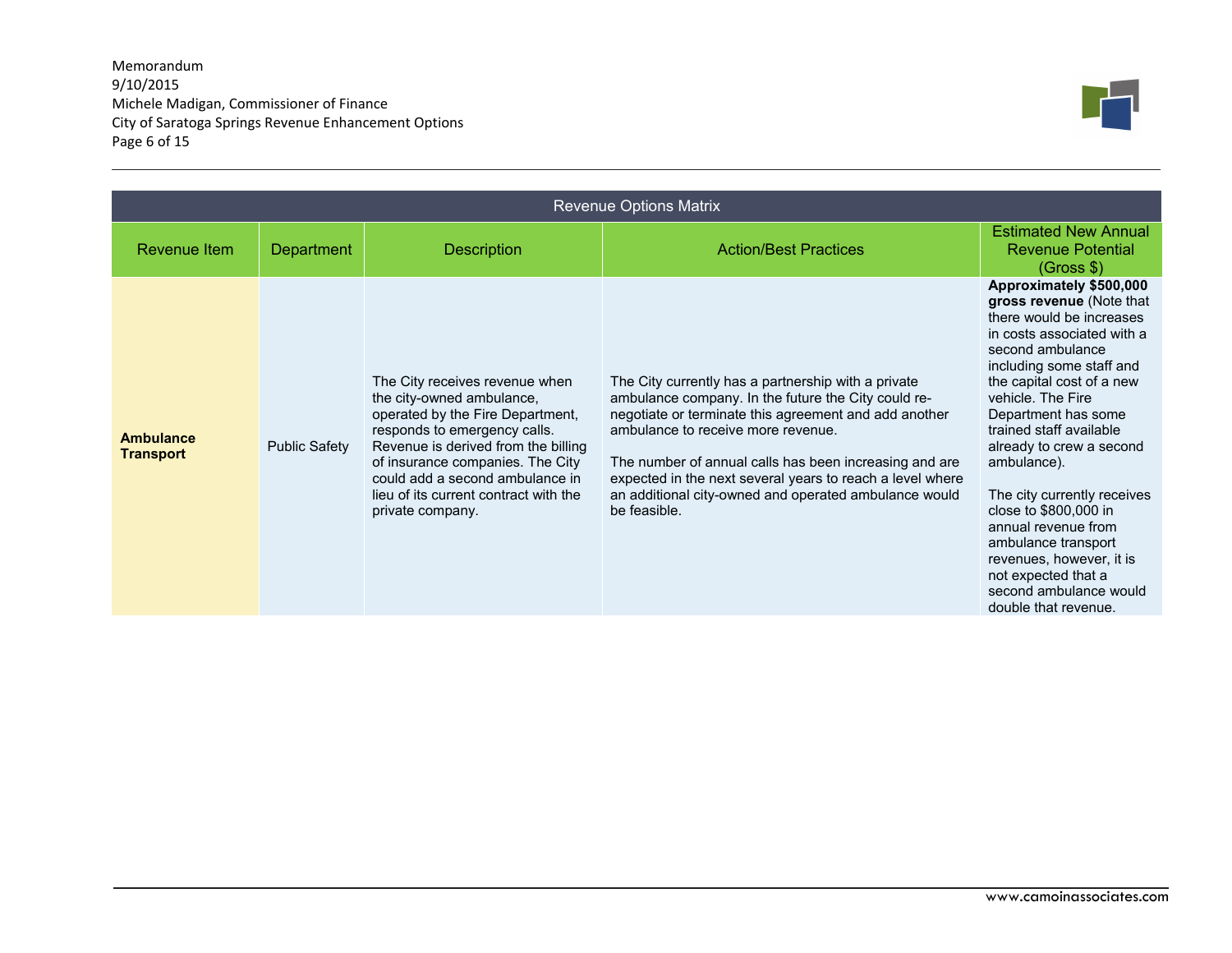## Memorandum 9/10/2015 Michele Madigan, Commissioner of Finance City of Saratoga Springs Revenue Enhancement Options Page 7 of 15



|                                                | <b>Revenue Options Matrix</b> |                                                                                                                                                                                                                                                                                                                                                                                                                                                                                                                                                                                      |                                                                                                                                                                                                                                                                                                                                                                                                                                                                                                                                                                                                                                            |                                                                                                                                                                                                                                                                                                                                                                                                                                                                 |  |  |
|------------------------------------------------|-------------------------------|--------------------------------------------------------------------------------------------------------------------------------------------------------------------------------------------------------------------------------------------------------------------------------------------------------------------------------------------------------------------------------------------------------------------------------------------------------------------------------------------------------------------------------------------------------------------------------------|--------------------------------------------------------------------------------------------------------------------------------------------------------------------------------------------------------------------------------------------------------------------------------------------------------------------------------------------------------------------------------------------------------------------------------------------------------------------------------------------------------------------------------------------------------------------------------------------------------------------------------------------|-----------------------------------------------------------------------------------------------------------------------------------------------------------------------------------------------------------------------------------------------------------------------------------------------------------------------------------------------------------------------------------------------------------------------------------------------------------------|--|--|
| Revenue Item                                   | <b>Department</b>             | <b>Description</b>                                                                                                                                                                                                                                                                                                                                                                                                                                                                                                                                                                   | <b>Action/Best Practices</b>                                                                                                                                                                                                                                                                                                                                                                                                                                                                                                                                                                                                               | <b>Estimated New Annual</b><br><b>Revenue Potential</b><br>(Gross \$)                                                                                                                                                                                                                                                                                                                                                                                           |  |  |
| Fee in Lieu of<br><b>Parking</b><br>(Downtown) | Planning/<br><b>Building</b>  | This is an optional fee paid by<br>developers rather than constructing<br>the required number of parking<br>spaces associated with their<br>proposed development. This fee<br>would be put into a dedicated<br>transportation (and parking)<br>improvement fund.<br>In the downtown area the City<br>currently permits developers to<br>build projects without constructing<br>parking. This increases demand for<br>public on-street and garage parking<br>spaces downtown, thereby creating<br>a cost to the city for which the<br>developer is not responsible for<br>mitigating. | A 2007 Transportation Plan prepared for the City's<br>downtown area recommends implementing an in-lieu fee<br>program with the following schedule: a one-time fee of<br>\$5,000 per space (first 5 spaces); \$10,000 per space<br>(next 10 spaces); \$15,000 per space for more spaces<br>after that.<br>Alternatively, a fee can be charged based on assessed<br>value. The City of Ithaca, NY charges 10% of the<br>assessed value of the land only.<br>Note that the City cannot require developers to pay this<br>fee for legal reasons. In this case, developers would opt in<br>to the fee in lieu of providing new on-site parking. | \$150,000 (Average over<br>20 years) According to the<br>2007 Transportation<br>Plan's build-out analysis<br>of downtown Saratoga<br>Springs. This revenue was<br>determined to be the<br>amount that developers<br>could feasibly be expected<br>to cover.<br>As much development has<br>occurred since the plan's<br>release, the city is more<br>built out, and as such, the<br>potential revenue from this<br>fee may be less than<br>originally estimated. |  |  |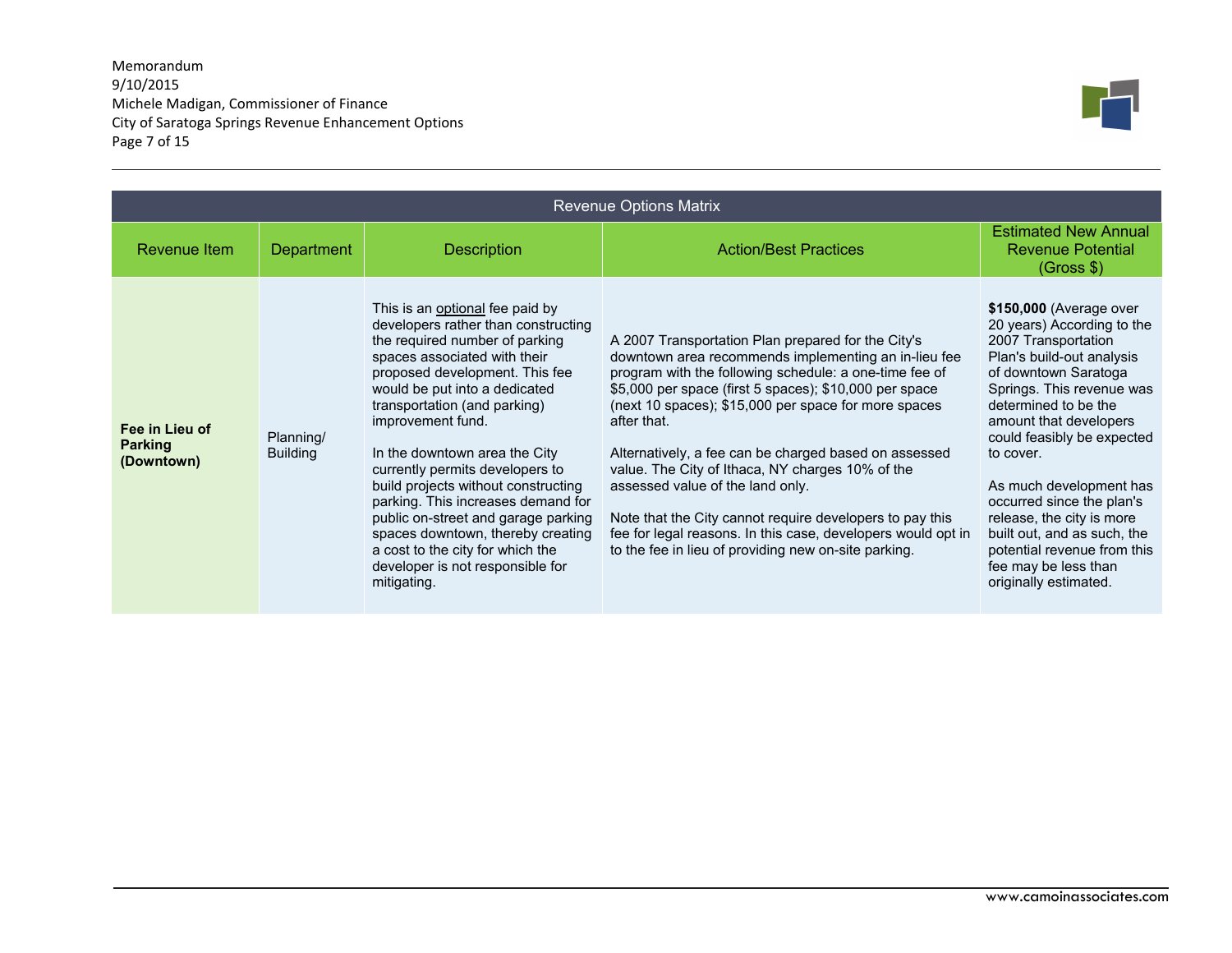## Memorandum 9/10/2015 Michele Madigan, Commissioner of Finance City of Saratoga Springs Revenue Enhancement Options Page 8 of 15



| <b>Revenue Options Matrix</b>            |                     |                                                                                                                                                                                                                                                                                                                                                        |                                                                                                                                                                                                                                                                                                                                                                                                                                                                                                                                                                                                                                                                  |                                                                                                                                                                                                                                                                                                                                                                                                                                               |
|------------------------------------------|---------------------|--------------------------------------------------------------------------------------------------------------------------------------------------------------------------------------------------------------------------------------------------------------------------------------------------------------------------------------------------------|------------------------------------------------------------------------------------------------------------------------------------------------------------------------------------------------------------------------------------------------------------------------------------------------------------------------------------------------------------------------------------------------------------------------------------------------------------------------------------------------------------------------------------------------------------------------------------------------------------------------------------------------------------------|-----------------------------------------------------------------------------------------------------------------------------------------------------------------------------------------------------------------------------------------------------------------------------------------------------------------------------------------------------------------------------------------------------------------------------------------------|
| <b>Revenue Item</b>                      | Department          | <b>Description</b>                                                                                                                                                                                                                                                                                                                                     | <b>Action/Best Practices</b>                                                                                                                                                                                                                                                                                                                                                                                                                                                                                                                                                                                                                                     | <b>Estimated New Annual</b><br><b>Revenue Potential</b><br>(Gross \$)                                                                                                                                                                                                                                                                                                                                                                         |
| <b>Yard Waste Bag</b><br><b>Stickers</b> | <b>Public Works</b> | Many municipalities require<br>residents to purchase yard waste<br>stickers that are affixed to yard<br>waste bags or containers. The city<br>only collects yard waste in<br>containers with these stickers. The<br>City currently collects residential<br>yard waste at a significant<br>expense, but does not charge a<br>user fee for this service. | The City can implement a sticker system or adopt a cart<br>program. Under a cart program, residents would make a<br>one-time purchase of city-branded cart. They would then<br>pay a flat annual rate to have the City collect yard waste<br>put into the cart and left curbside. The annual rate is<br>independent of how much yard waste is collected from the<br>cart. A flat range is typically in the range of \$25 per year.<br>The City can also require yard waste collections to have<br>prepaid stickers. Stickers typically range from \$0.40 to<br>\$1.50 each.                                                                                      | \$20,000 to \$100,000<br>depending on the rates<br>the city established. The<br>upper end of this range<br>represents what would<br>likely be the highest<br>achievable revenue<br>(approximately half of<br>residential property<br>owners choosing to pay<br>\$25 per year).<br>Ithaca. NY has a sticker<br>program and collects<br>approximately \$17,000<br>annually. It sells individual<br>yard waste tags at a rate<br>of \$1.50 each. |
| <b>Ad Sales (Parking</b><br>Garages)     | Accounts            | The City sells advertising space in<br>city-owned parking garages. There<br>is unmet revenue potential from<br>selling this advertising space<br>because it is a relatively unknown<br>advertising option among<br>businesses. As such, revenue has<br>typically been low from this source.                                                            | The City would need to explore the legal issues of<br>soliciting businesses to advertise in parking garages. The<br>City could also explore granting a third-party company the<br>right to sell ad space in the garages.<br>Burlington, VT granted a license to a third party marketing<br>company to sell ad space on the walls of its three<br>garages. The company gives the City a 40 percent cut of<br>its revenue. At the onset of the agreement it was<br>projected that the City would receive revenues of<br>\$250,000 over three-years.<br>The City will need to examine the legal issues involved.<br>Modifications to the City Code may be required. | \$80,000 to \$100,000<br>(contingent upon the<br>City's findings pertaining<br>to legal issues)                                                                                                                                                                                                                                                                                                                                               |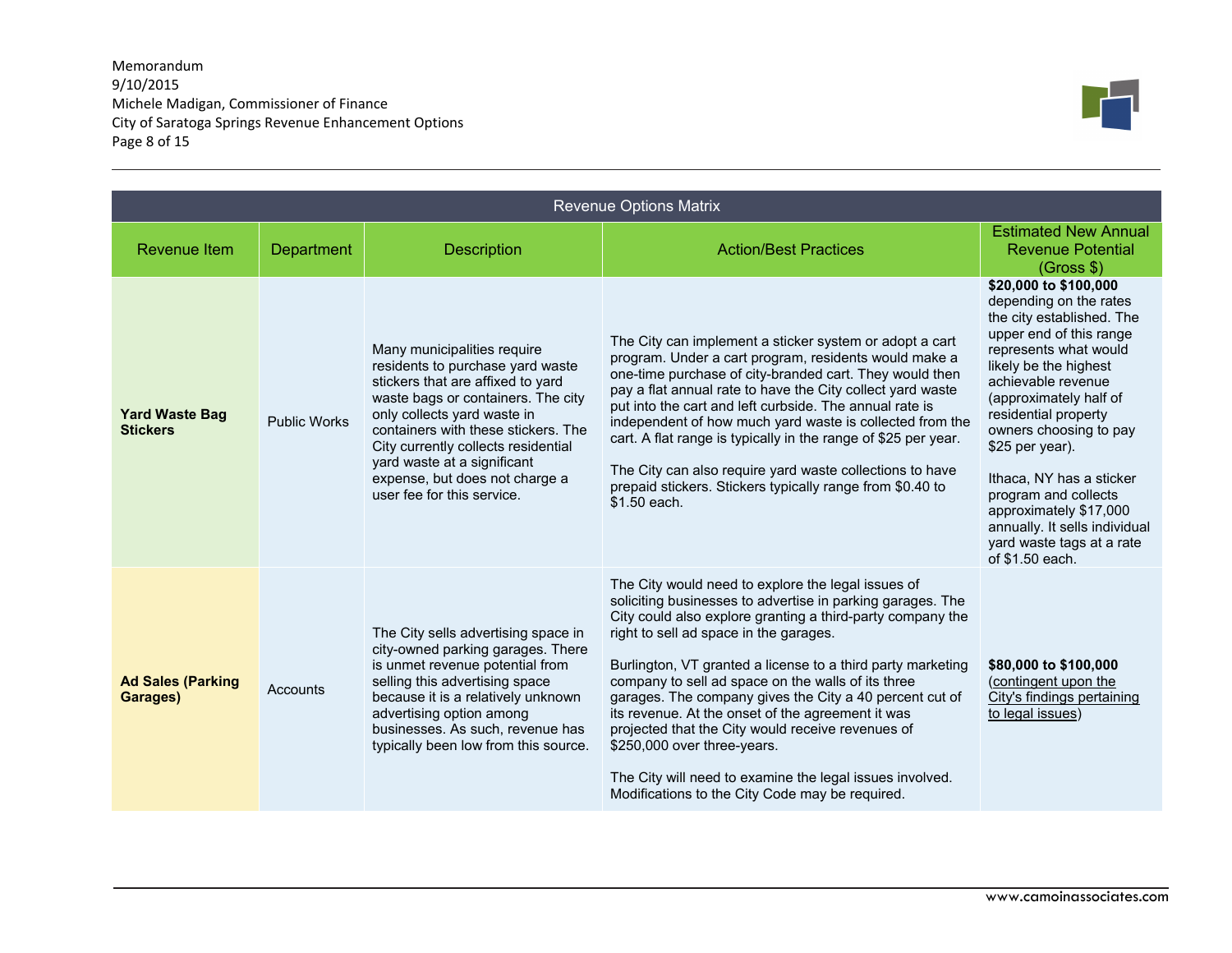Memorandum 9/10/2015 Michele Madigan, Commissioner of Finance City of Saratoga Springs Revenue Enhancement Options Page 9 of 15



| <b>Revenue Options Matrix</b>                                         |                                  |                                                                                                                                                                                                                                                                                             |                                                                                                                                                                                                                                                                                                                                                 |                                                                                                                                                                                                                                                    |
|-----------------------------------------------------------------------|----------------------------------|---------------------------------------------------------------------------------------------------------------------------------------------------------------------------------------------------------------------------------------------------------------------------------------------|-------------------------------------------------------------------------------------------------------------------------------------------------------------------------------------------------------------------------------------------------------------------------------------------------------------------------------------------------|----------------------------------------------------------------------------------------------------------------------------------------------------------------------------------------------------------------------------------------------------|
| Revenue Item                                                          | <b>Department</b>                | <b>Description</b>                                                                                                                                                                                                                                                                          | <b>Action/Best Practices</b>                                                                                                                                                                                                                                                                                                                    | <b>Estimated New Annual</b><br><b>Revenue Potential</b><br>(Gross \$)                                                                                                                                                                              |
| <b>Engineer</b><br><b>Inspection Fees</b><br>(Project Review<br>Fees) | <b>Public Works</b>              | The City Engineer inspects<br>development projects during their<br>construction phase. The<br>Department of Public Works<br>believes there is an opportunity to<br>collect additional revenues in line<br>with historical amounts, which were<br>relatively higher than current<br>revenues | The Department can implement policy changes to collect<br>additional revenue. The city received about \$15,000 in<br>revenues from these fees last years. Department staff<br>believe that revenue could total approximately \$100,000<br>annually.                                                                                             | Approximately \$85,000                                                                                                                                                                                                                             |
| <b>Rental of Canfield</b><br>Casino                                   | <b>Public Works</b>              | The City rents out the use of the<br>Canfield Casino in Congress Park<br>for weddings and other special<br>events at little cost to the City.                                                                                                                                               | There is significant rental demand for the space. The City<br>can increase the number of events held at the Casino by<br>hosting two events per day on weekends if it switches to<br>an exclusive caterer for all events. Having one vendor<br>would allow for a rapid turnover of the space between<br>events.                                 | \$35,000 to \$70,000<br>depending on number of<br>new events (assumes 12<br>to 24 new events per<br>year)                                                                                                                                          |
| Ad Sales (non-<br>emergency public<br>vehicles)                       | Accounts/<br><b>Public Works</b> | Some enterprising cities have sold<br>advertising space on non-<br>emergency public vehicles such as<br>public works trucks that are<br>frequently moving about cities and<br>highly visible.                                                                                               | The City will need to explore the legal issues of<br>implementing such a program.<br>Some cities that have explored this idea, such as<br>Milwaukee, have estimated that revenues of about \$3,500<br>to \$4,000 per vehicle are achievable. The City of<br>Pittsburgh has also allowed advertising on its fleet of non-<br>emergency vehicles. | \$25,000 to \$50,000 (The<br>City would need to consult<br>with a marketing expert to<br>develop a precise revenue<br>potential estimate,<br>however, we estimate that<br>revenue in this range is<br>realistic assuming no legal<br>prohibitions) |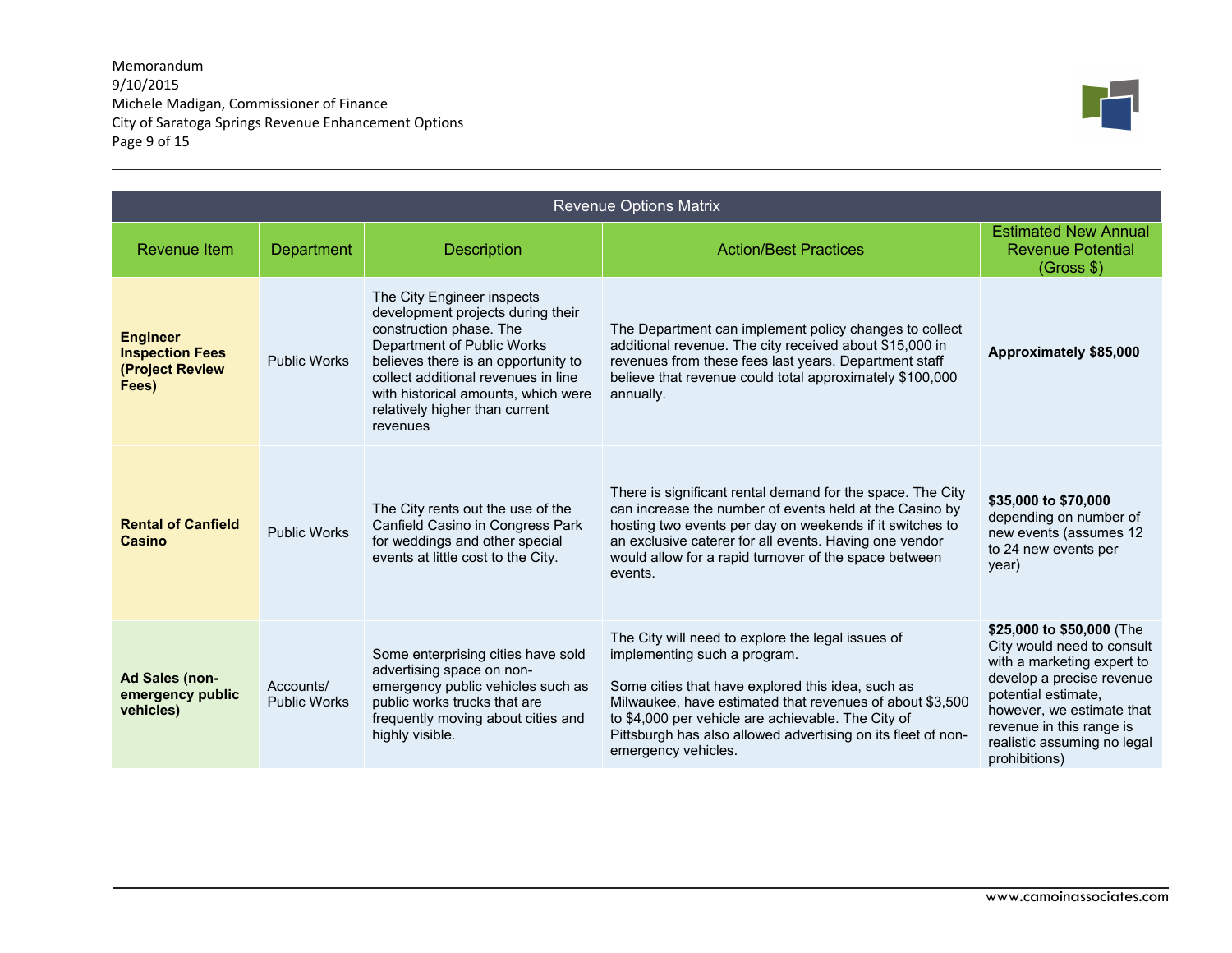Memorandum 9/10/2015 Michele Madigan, Commissioner of Finance City of Saratoga Springs Revenue Enhancement Options Page 10 of 15



| <b>Revenue Options Matrix</b> |                      |                                                                                                        |                                                                                                                                                                                                                                                                                                                                                                                                                                                                                                                                                                                                                                                                                                                                                                                                                                                                                                                                                                                                                                                                                                                                                                                                                                                                                                                                                                                                                                                                                                                                                                                                                                                                                                                                                                                                                            |                                                                                                                                                                                                                                                                                                                                                                                                                                                                                                                                                                                                                                                                                                        |   |
|-------------------------------|----------------------|--------------------------------------------------------------------------------------------------------|----------------------------------------------------------------------------------------------------------------------------------------------------------------------------------------------------------------------------------------------------------------------------------------------------------------------------------------------------------------------------------------------------------------------------------------------------------------------------------------------------------------------------------------------------------------------------------------------------------------------------------------------------------------------------------------------------------------------------------------------------------------------------------------------------------------------------------------------------------------------------------------------------------------------------------------------------------------------------------------------------------------------------------------------------------------------------------------------------------------------------------------------------------------------------------------------------------------------------------------------------------------------------------------------------------------------------------------------------------------------------------------------------------------------------------------------------------------------------------------------------------------------------------------------------------------------------------------------------------------------------------------------------------------------------------------------------------------------------------------------------------------------------------------------------------------------------|--------------------------------------------------------------------------------------------------------------------------------------------------------------------------------------------------------------------------------------------------------------------------------------------------------------------------------------------------------------------------------------------------------------------------------------------------------------------------------------------------------------------------------------------------------------------------------------------------------------------------------------------------------------------------------------------------------|---|
| <b>Revenue Item</b>           | Department           | <b>Description</b>                                                                                     | <b>Action/Best Practices</b>                                                                                                                                                                                                                                                                                                                                                                                                                                                                                                                                                                                                                                                                                                                                                                                                                                                                                                                                                                                                                                                                                                                                                                                                                                                                                                                                                                                                                                                                                                                                                                                                                                                                                                                                                                                               | <b>Estimated New Annual</b><br><b>Revenue Potential</b><br>(Gross \$)                                                                                                                                                                                                                                                                                                                                                                                                                                                                                                                                                                                                                                  |   |
| <b>Parking Tickets</b>        | <b>Public Safety</b> | The City collects fines for parking<br>violations along with penalties for<br>overdue ticket payments. | The City's collection rate is approximately 85% currently.<br>With more aggressive measures, the collection rate could<br>potentially be 90% or slightly above. The City of Ithaca<br>has a collection rate of 90% to 92%<br>The City could also increase its rates for parking tickets.<br>Most parking violations have a \$35 fee in Saratoga<br>Springs. Burlington, VT has \$75 fees for most parking<br>violations; however, the City of Ithaca has \$30 fees for<br>most violations.<br>Additionally, if paid parking were instituted in the City,<br>parking ticket revenue would be expected to increase<br>beyond the revenue potential range listed here.<br>Burlington, VT charges \$15 per meter violation.<br>Options for increasing collections include:<br>- Impoundment or Immobilization devices (boots) for<br>repeat violators with unpaid tickets<br>- License Plate Readers (LPRs): cameras mounted on<br>either side of a police car that are linked to a laptop<br>computer in the car with a database of violators.<br>- Collection Services: the city can contract for collection<br>services of unpaid tickets, or enforcement of unpaid out-<br>of-state tickets. (The City can add a surcharge to tickets<br>that go to collections. A Collection agency would then take<br>a 33% cut of collected revenues).<br>- The City can also work with local law enforcement<br>agencies that may have access to the New York<br>Statewide Police Information Network to obtain names<br>and addresses for out-of-state plates.<br>- The City of Ithaca has a boot program and a tow<br>program for those with 5 or more unpaid tickets. The City<br>also contracts with a third-party provider that has<br>relationships with DMVs in all 50 states in order to track<br>down out-of-state violators. | \$10,000 to \$30,000 if<br>collection rate were<br>increased to 90%. Some<br>costs would be incurred<br>depending on the<br>enforcement measures<br>adopted by the city,<br>although much of these<br>costs could be passed<br>along to violators (e.g.,<br>boot removal surcharge,<br>towing at owners'<br>expense, collection<br>agency surcharge fee)<br>Saratoga Springs<br>collected \$450,000 in<br>parking ticket revenue in<br>2014.<br>The City of Burlington, VT<br>collected \$956,000 in<br>parking fines in 2014.<br>Niagara Falls receives<br>about \$350,000 in annual<br>parking ticket revenues.<br>The City of Ithaca does<br>not provide a breakdown<br>of parking ticket revenues. | n |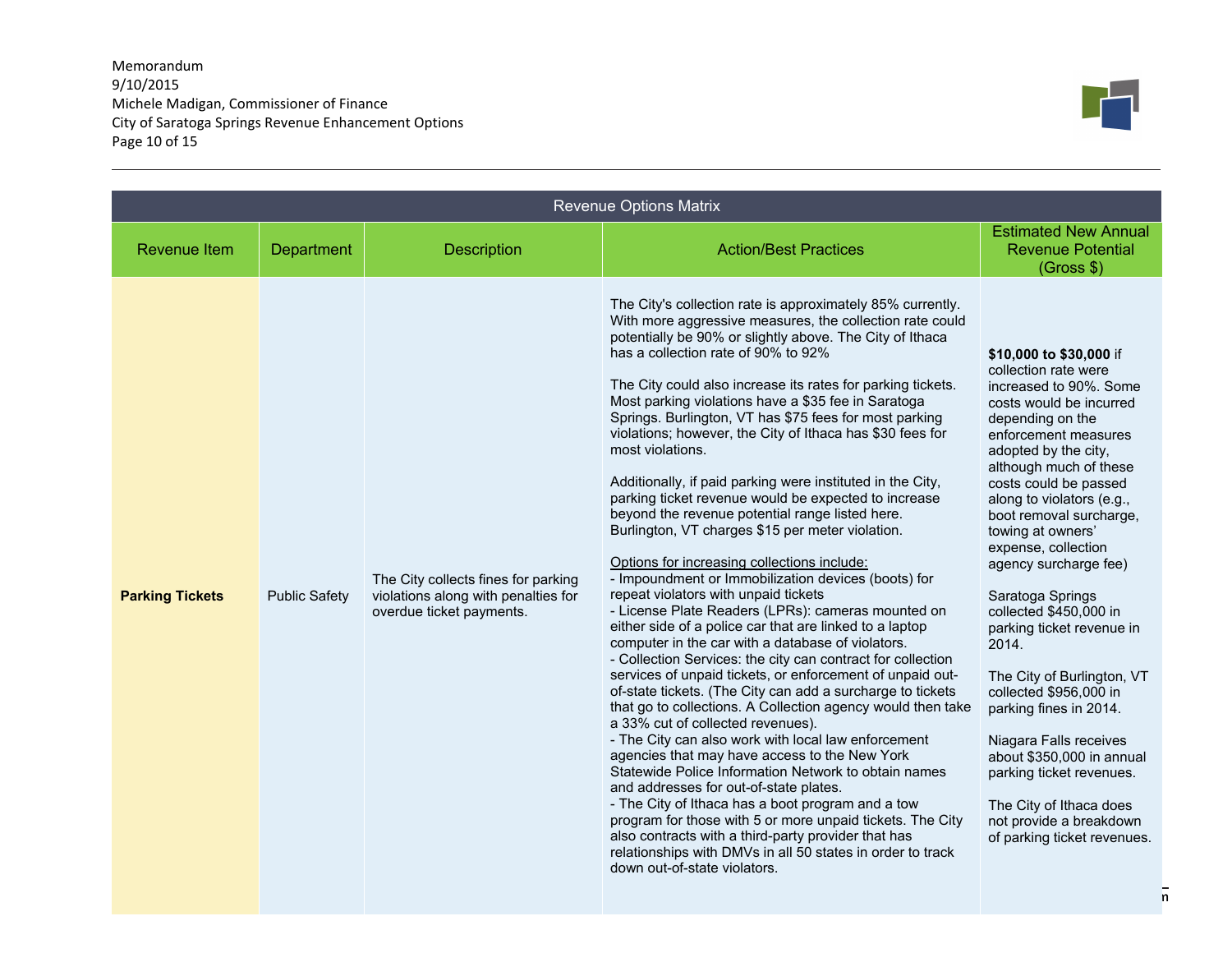## Memorandum 9/10/2015 Michele Madigan, Commissioner of Finance City of Saratoga Springs Revenue Enhancement Options Page 11 of 15



| <b>Revenue Options Matrix</b>                  |                      |                                                                                                                                                                                                                                                                                          |                                                                                                                                                                                                                                                                                                                                                                                                                                                                                        |                                                                                                                                                                                                                          |
|------------------------------------------------|----------------------|------------------------------------------------------------------------------------------------------------------------------------------------------------------------------------------------------------------------------------------------------------------------------------------|----------------------------------------------------------------------------------------------------------------------------------------------------------------------------------------------------------------------------------------------------------------------------------------------------------------------------------------------------------------------------------------------------------------------------------------------------------------------------------------|--------------------------------------------------------------------------------------------------------------------------------------------------------------------------------------------------------------------------|
| <b>Revenue Item</b>                            | Department           | <b>Description</b>                                                                                                                                                                                                                                                                       | <b>Action/Best Practices</b>                                                                                                                                                                                                                                                                                                                                                                                                                                                           | <b>Estimated New Annual</b><br><b>Revenue Potential</b><br>(Gross \$)                                                                                                                                                    |
| <b>Waterfront Park</b><br><b>Event Rentals</b> | <b>Public Works</b>  | The City's new Waterfront Park is<br>an attractive location for which<br>demand is expected for weddings<br>and special event rentals. Should<br>the City decide to permit special<br>event rentals in the park, the city<br>could receive rental revenue with<br>little increased cost. | The City can decide to make the Park available for rentals<br>and implement a rental fee based on the length and<br>nature of events.                                                                                                                                                                                                                                                                                                                                                  | \$12,000 to \$24,000<br>(assuming 15 to 30 events<br>per year at \$800 per event<br>on average)                                                                                                                          |
| <b>Special Events</b><br>(Police)              | <b>Public Safety</b> | A fee is collected from an event<br>organizer when a permit is issued<br>for special events, which covers the<br>cost of providing the required police<br>services for the event.                                                                                                        | The hourly rate that the City of Saratoga Springs charges<br>for police services is below what some other cities<br>currently charge. The City charges between \$35 and<br>\$49.51 per hour currently. By comparison, the City of<br>Ithaca charges \$72.50.<br>The City could therefore raise the per-hour rate for police<br>services for special events by 40% to 50%. The hourly<br>rate should reflect salary, benefits, and use of supplies<br>and equipment including vehicles. | \$15,000 to \$20,000 (net)<br>The City collects only<br>about \$33,000 annually<br>for special event overtime<br>for police, so even a<br>significant percent<br>increase does not yield a<br>major increase in revenue. |
| <b>Fire Inspection</b><br><b>Fees</b>          | <b>Public Safety</b> | The fire department charges<br>certain building owners<br>(commercial, multi-family, etc.) for<br>regular mandatory safety<br>inspections.                                                                                                                                               | Many properties are required to register themselves and<br>there is evidence that many properties that should be<br>inspected are not. The City could develop an inventory of<br>all buildings required to undergo inspections and develop<br>a system to inspect properties regularly. The fire<br>department believes that in doing so there is an<br>opportunity to see modest revenue gains.                                                                                       | \$10,000 to \$20,000                                                                                                                                                                                                     |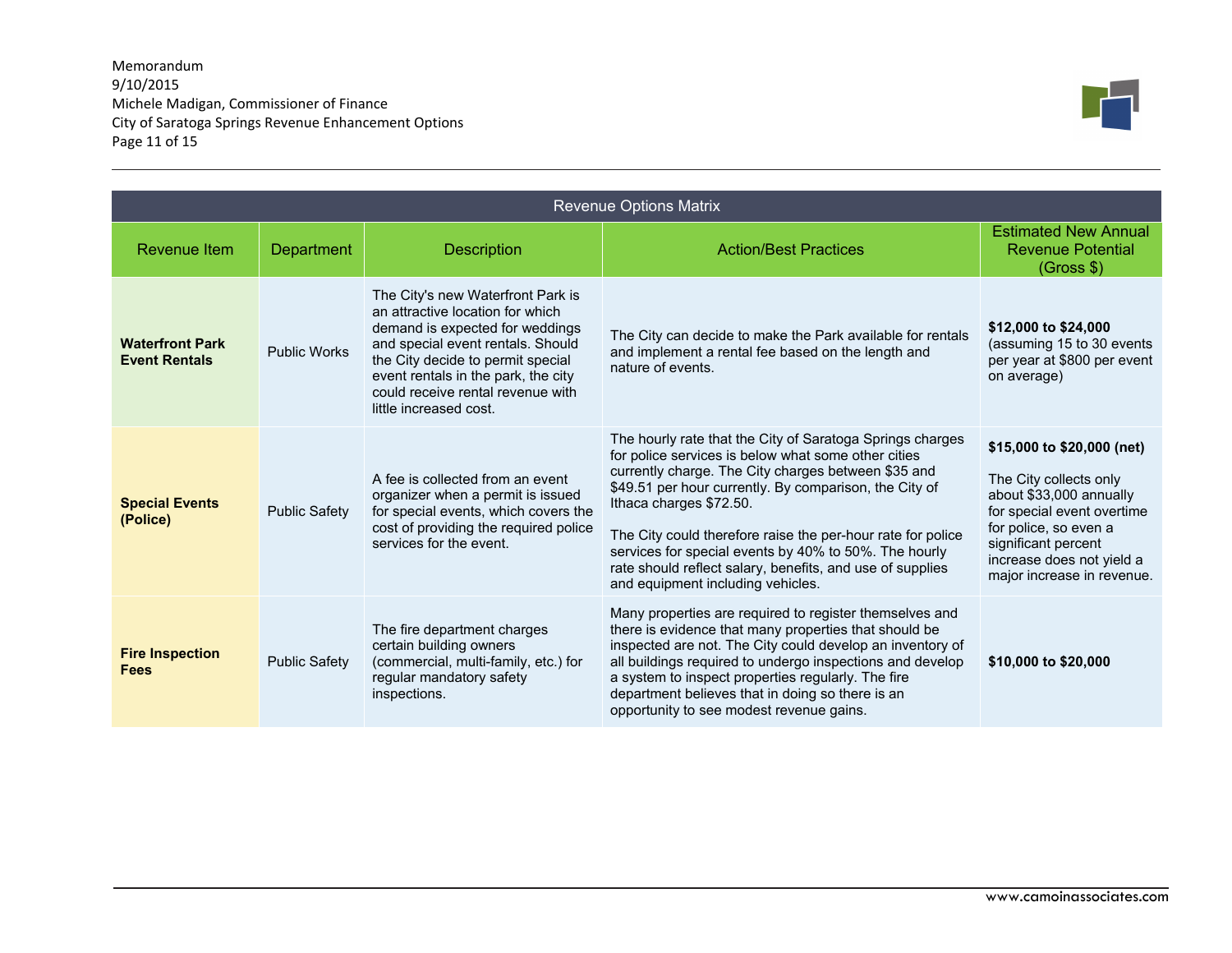Memorandum 9/10/2015 Michele Madigan, Commissioner of Finance City of Saratoga Springs Revenue Enhancement Options Page 12 of 15

## Other Findings:

Camoin Associates also examined other revenue sources that were either determined to have insignificant revenue potential or would require further analysis beyond the scope of this analysis. These findings are described briefly below.

## **Taxi Fees**

Camoin Associates compared the city's taxi license fee to those of other cities. As shown in the table below, the city's taxi license fee is generally in line with what other cities charge. Niagara Falls is the exception among cities examined with an initial fee of \$1,250. Note that the reported "Taxi License Fee" is the fee required to operate a taxi in each state and does not include related fees such as a driver's license or other fees.

| <b>Taxi Fees</b>     |                         |  |  |  |
|----------------------|-------------------------|--|--|--|
| City                 | <b>Taxi License Fee</b> |  |  |  |
| Saratoga Springs, NY | \$100                   |  |  |  |
| Ithaca, NY           | \$25                    |  |  |  |
| Niagara Falls, NY    | \$1,250 Initial/\$250   |  |  |  |
|                      | Renewal                 |  |  |  |
| Burlington, VT       | \$100                   |  |  |  |
| Albany, NY           | \$75 initial/\$100      |  |  |  |
|                      | renewal                 |  |  |  |
| Syracuse, NY         |                         |  |  |  |

## **Building Department Fees**

Camoin Associates examined select building permit fees to get a sense of how the building department's fees compare to those of other cities. The permit fees examined include: single-family residential; multifamily residential, small‐scale commercial, and large‐scale commercial development.

As shown in the table below, there is probably some opportunity to increase permit rates using Ithaca as a benchmark; however, the city's rates are already above those in the city of Albany and Niagara Falls.

| <b>Building Department Fees</b> |                  |                                    |                 |                  |                  |  |  |
|---------------------------------|------------------|------------------------------------|-----------------|------------------|------------------|--|--|
|                                 |                  | Saratoga Springs                   | Ithaca          | Albany           | Niagara Falls    |  |  |
|                                 |                  | \$150 plus \$.2/Sq \$7 per \$1,000 |                 |                  | \$15 per 1,000   |  |  |
| <b>Single-Family Home</b>       | Rate             | ft of floor area                   | cost            |                  | \$450 cubic feet |  |  |
|                                 | 2,000 Sq Ft.     |                                    |                 |                  |                  |  |  |
|                                 | home             | \$550                              | \$1,400         | \$450            | \$240            |  |  |
| <b>Multi-Family Building</b>    |                  | \$150 plus \$.2/Sq \$7 per \$1,000 |                 | $1,000 + $9$ per | \$15 per 1,000   |  |  |
|                                 | Rate             | ft of floor area                   | cost            | 100 sq. ft.      | cubic feet       |  |  |
|                                 | 10 unit building | \$20,150                           | \$84,000        | \$10,000         | \$12,000         |  |  |
| <b>Commercial Up to 20K SF</b>  |                  | \$250 per tenant                   | \$7 per \$1,000 | $1,000+9$ per    | \$20 per 1,000   |  |  |
|                                 | Rate             | plus \$0.25/sq ft                  | cost            | $100$ sq. ft.    | cubic feet       |  |  |
|                                 | 20K SF building  |                                    |                 |                  |                  |  |  |
|                                 | (8 tenants)      | \$7,000                            | \$16,800        | \$2,800          | \$4,000          |  |  |
| <b>Commercial 20K to 70K SF</b> |                  | \$250 per tenant                   | \$7 per \$1,000 | $1,000 + $9$ per | \$20 per 1,000   |  |  |
|                                 | Rate             | plus $$.20/sq$ ft                  | cost            | $100$ sq. ft.    | cubic feet       |  |  |
|                                 | 50K SF building  |                                    |                 |                  |                  |  |  |
|                                 | $(12$ tenants)   | \$13,000                           | \$42,000        | \$5,500          | \$10,000         |  |  |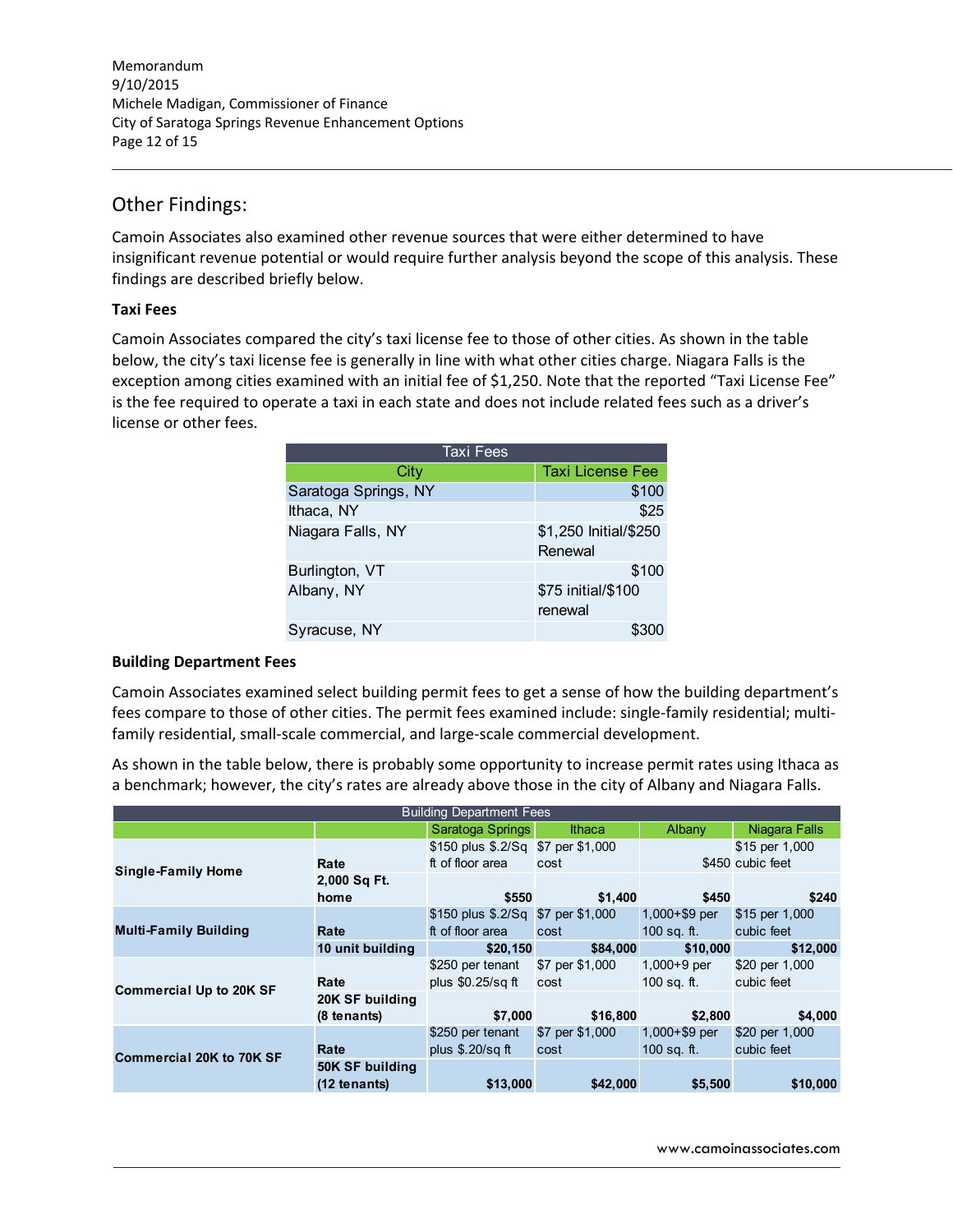Memorandum 9/10/2015 Michele Madigan, Commissioner of Finance City of Saratoga Springs Revenue Enhancement Options Page 13 of 15



#### **Recreation Impact Fee**

The City currently charges a one-time \$1,500 fee per lot or unit for residential development applications to the Planning Board. These fees go into a dedicated "Recreation Trust" or "Subdivision Recreation Fund" to be used for certain park and recreation purposes. In the past, funds have been used for the ice rink, upgrades to the dog park, and other capital projects for the Recreation Department.

Camoin Associates conducted a non‐exhaustive web search for comparison fees in New York State. Several communities were found to have fees in the \$2,000 to \$5,000 range per unit or lot. One town had fees as high as \$7,500.

The City of Ithaca charges a recreation fee based on assessed value rather than per unit or lot. The city's current fee schedule is 10% of the assessed value of the land of the proposed project.

Therefore there appears to be an opportunity for the City to increase its recreation impact fee. The new revenue that would be received will ultimately depend on the new rate and the number of new residential units or lots each year.

#### **Recreation Fees**

Based on conversations with the Recreation Department and a review of recreation fees in other communities, Camoin Associates does not believe that there is an opportunity to significantly increase revenues through the Department. Recreation fees, including field fees, ice rink fees, and program fees are in line with other municipalities and raising such fees would likely result in a decreased use of paid recreational offerings as patrons would substitute other recreation opportunities rather than pay the higher fees. It is also very possible that some groups would use recreational fields without paying since access to fields is not restricted through locked gates or fences.

The following table shows how select Saratoga Springs recreation fees compare with Clifton Park and Wilton.

| <b>Recreation Fees</b>          |                  |                     |                 |                |  |  |  |  |  |
|---------------------------------|------------------|---------------------|-----------------|----------------|--|--|--|--|--|
| Fee                             | Saratoga Springs | <b>Clifton Park</b> | <b>Wilton</b>   | Area Ice Rinks |  |  |  |  |  |
| Tournament Fee per Day per Site | \$175            |                     |                 |                |  |  |  |  |  |
| Field Use per Hour              | \$20             | \$12-\$20           | \$22-\$38       |                |  |  |  |  |  |
| Ice Rink Rates per Hour         | \$170-\$185      |                     |                 | \$145-\$200    |  |  |  |  |  |
| Programs and Leagues            | \$50-\$70        | \$50-\$100          |                 |                |  |  |  |  |  |
| <b>Gym/Indoor Court Rental</b>  | \$45-\$95        |                     | \$55/hour (gym) |                |  |  |  |  |  |
| <b>Staff Time</b>               | \$45             | \$25                |                 |                |  |  |  |  |  |
| <b>Skateboard Park</b>          | \$0              | $$5-$10/day$        |                 |                |  |  |  |  |  |
| Summer Camp Fees (per week)     | \$170-\$235      | \$95                | \$70-\$170      |                |  |  |  |  |  |
| <b>Batting Cage</b>             | \$55             |                     | \$25-\$35       |                |  |  |  |  |  |

### **Cellular Tower/Antenna Lease**

www.camoinassociates.com During interviews with the various departments, it was suggested that the City could explore leasing space for a cellular antenna or tower. Lease rates for cellular equipment are typically kept confidential;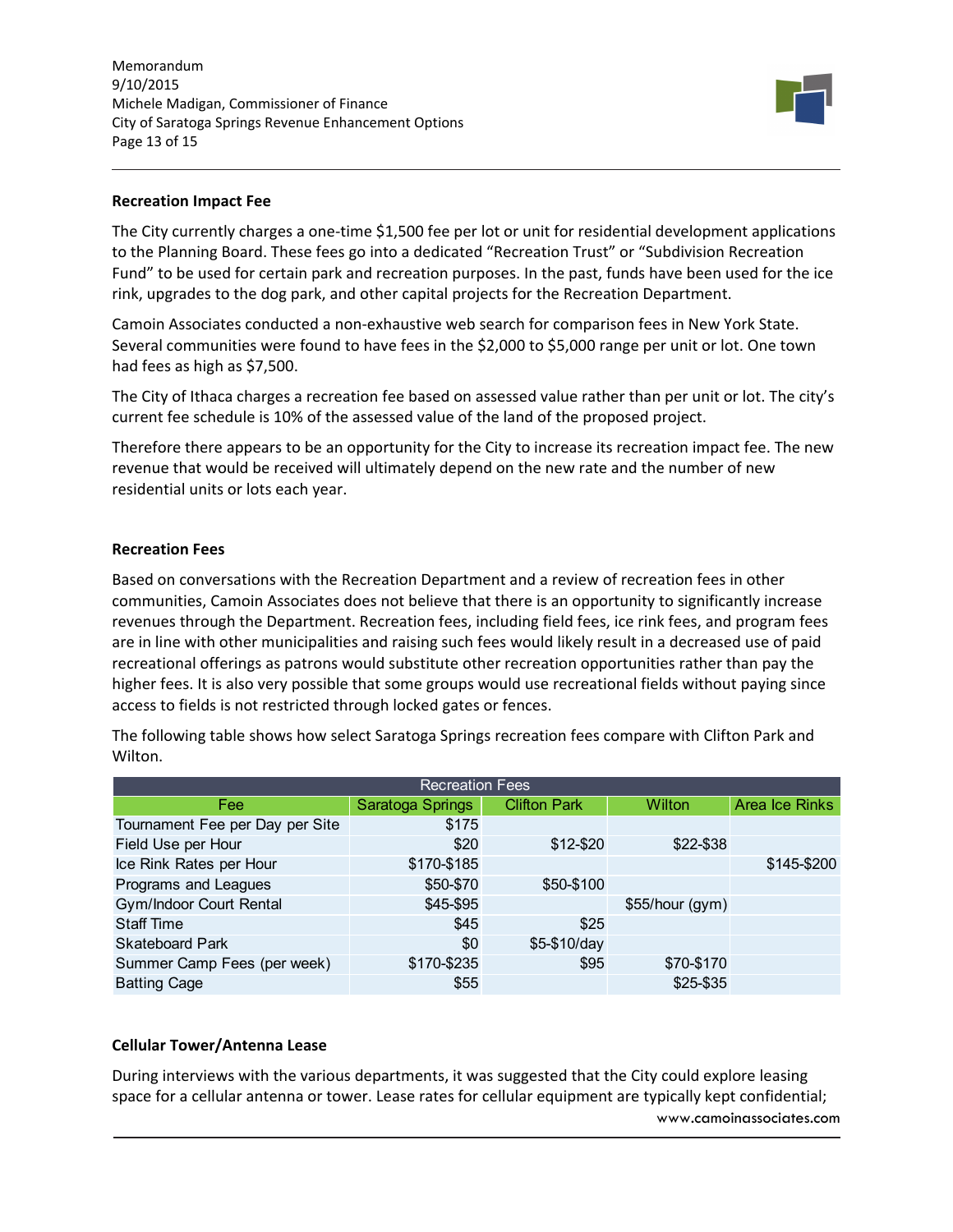Memorandum 9/10/2015 Michele Madigan, Commissioner of Finance City of Saratoga Springs Revenue Enhancement Options Page 14 of 15



however, we conducted brief research into this topic which showed that if the demand is there, then a lease of this type could potentially be lucrative to the City.

For example, the City of Niagara Falls currently receives \$50,000 annually for cellular tower leases. Other examples of lease rates that we were able to uncover include a church in the Albany area that receives about \$10,000 annually. Nationally, it appears that rates can fall anywhere from \$750 to \$4,000 per month. The City of Atlanta receives \$1 million annually from 41 leases across 21 towers and structures.

## **Vacant Property Registry**

Saratoga Springs currently has a vacant building registration fee in the amount of \$250 for residential properties and \$500 for commercial properties. A flat rate is charged regardless of how long the property has been vacant. Other cities have implemented a sliding scale for vacant properties whereby the fee is increased for each year that the building remains vacant. For example, the City of Albany has the following fee schedule:

- $\bullet$  1<sup>st</sup> year: \$250
- $\bullet$  2<sup>nd</sup> year: \$500
- $\bullet$  3<sup>rd</sup> year: \$1,000
- $\bullet$  4<sup>th</sup> year: \$1,500
- $\bullet$  5<sup>th</sup> year and beyond: \$2,000

While this type of fee schedule provides an incremental increase in revenue, its real value is in the indirect impacts including returning vacant properties to active use and increasing the property tax revenues from these properties.